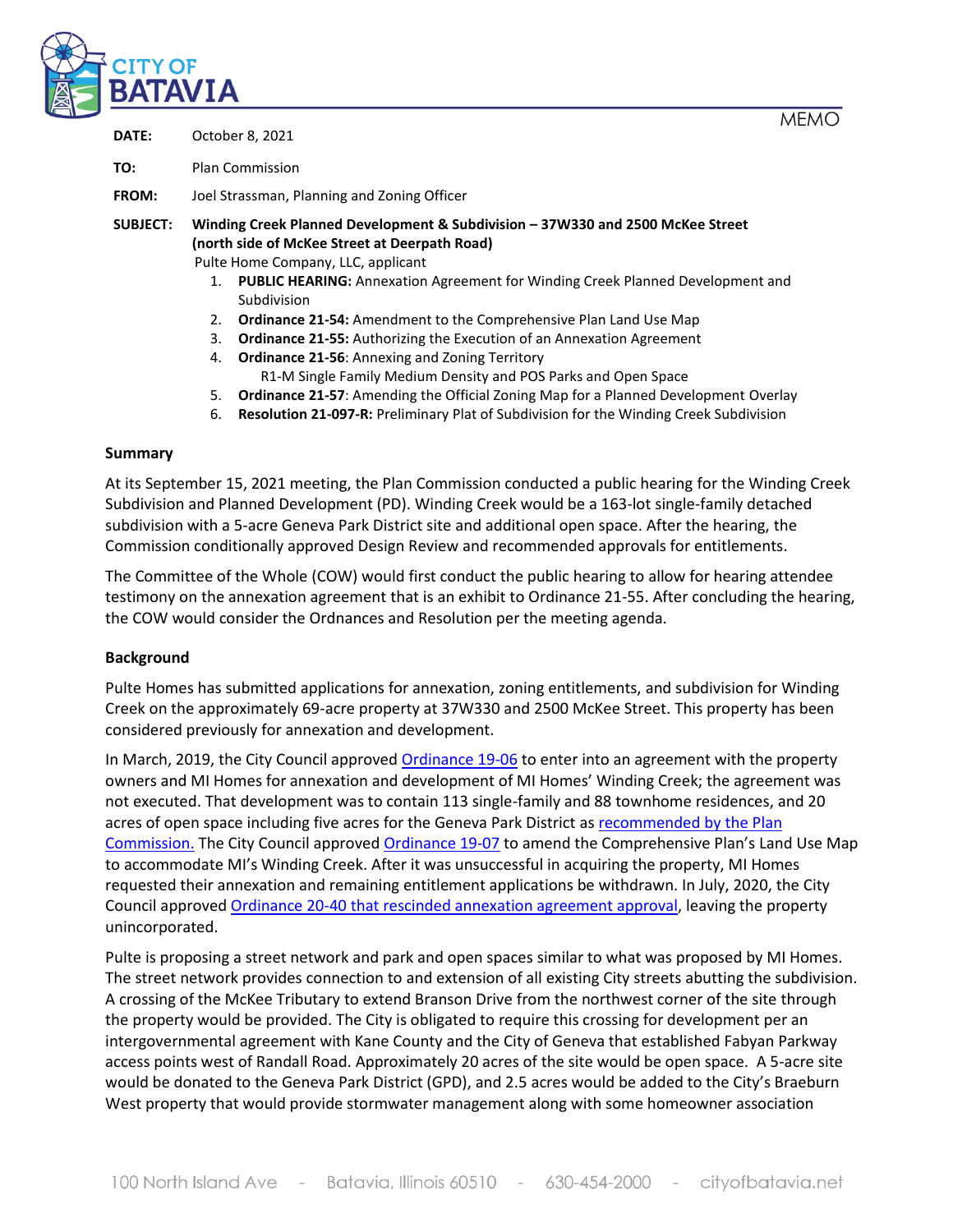property. For complete background information and a summary and staff analysis of Pulte's proposal, please see the [September 10, 2021 staff memorandum to the Plan Commission.](http://www.cityofbatavia.net/AgendaCenter/ViewFile/Item/17046?fileID=12720)

The annexation agreement attached to Ordinance 21-55 includes specifications for annexation and development of the property. Highlights of the agreement include:

- Approval of the annexation agreement and the ordinances/resolution attached to this memo now, but to become effective after Pulte closes on the property and the agreement and annexation is recorded. Pulte informs the City this is expected in Spring 2022.
- Approval of a Planned Development Overlay to include modifications to the Zoning Code to accommodate development.
- Approval of a Preliminary Plat of Subdivision to include two variations to the Subdivision Regulations, first phase final plat submittal within 6 months, and last phase final plat submittal within five years.
- Pulte constructing, and HOA maintaining a bike path within an easement on City Braeburn West property to connect to the McKee Tributary crossing.
- Payment and terms for use of the McKee Tributary for stormwater detention.
- McKee Tributary crossing open the earlier of issuance of the 101<sup>st</sup> residence building permit or the end of 2023.
- Use of model homes solely for Pulte property in the City of Batavia, and closing of models and removal of trailers, model home parking, and signs within 5 years of final phase plat approval.
- Park land-cash donation per an agreement between Pulte and the Geneva Park District.
- Pulte shall not object to the City establishing a back-up Special Service Area (SSA) to be created before the first lot sale, or for a separate, larger SSA for properties in Batavia west of Randall Road tributary to Braeburn Marsh.

Staff notes Pulte's development proposal omits an area around the existing cell towers and an access strip south to McKee Street. That property would remain unincorporated. An alternate access to the cell tower area would be provided by Pulte through an easement near the southeast corner of the cell tower area to Branson Drive as extended. This easement would also be used to provide utility service to the towers in the event the tower property is annexed and served by City electric.

#### **Plan Commission Review and Action**

At the hearing, several neighboring residents participated by speaking or contributing chat comments. Please see the [minutes of the September 15 Plan Commission meeting.](http://www.cityofbatavia.net/AgendaCenter/ViewFile/Item/17107?fileID=12749) Concerns included the visibility of the proposed residences from the Heritage Ridge townhomes to the east, increased cut-through traffic on residential neighborhood streets, and location/types of Stop signs to be installed. In response to the visibility issue, the applicant noted several existing trees along the east line of the property would be retained and the deeper lots south of Mill Street would allow for larger rear setbacks. In response to the cut-through traffic concern, the applicant stated that the City is executing good planning by connecting into the existing road network. Staff added that the City is obligated to have development provide the creek crossing and connecting all the streets allows for better distribution of traffic. Consideration of Stop signs would be undertaken with final plat approvals and in the future if warrants for such signage are met.

The Commission was supportive of the Land Use Map amendment, and the Preliminary Plat of Subdivision including its requested variations. The Commission was also supportive of the proposed R1-M District for the residences and for the preliminary landscape plan.

The Commission was generally supportive of the applicant's requested Zoning Code modifications for the Planned Development Overlay. Notwithstanding the staff's recommendation regarding garage location, the Commission was supportive of the applicant's request for garages to extend forward of the residence, 6.5 feet on the smaller (Meadows Series) lots and 8.5 feet on the larger (Estates Series) lots; Commission action on this modification erroneously specified 6 feet (not 6.5 as discussed). The Commission also supported the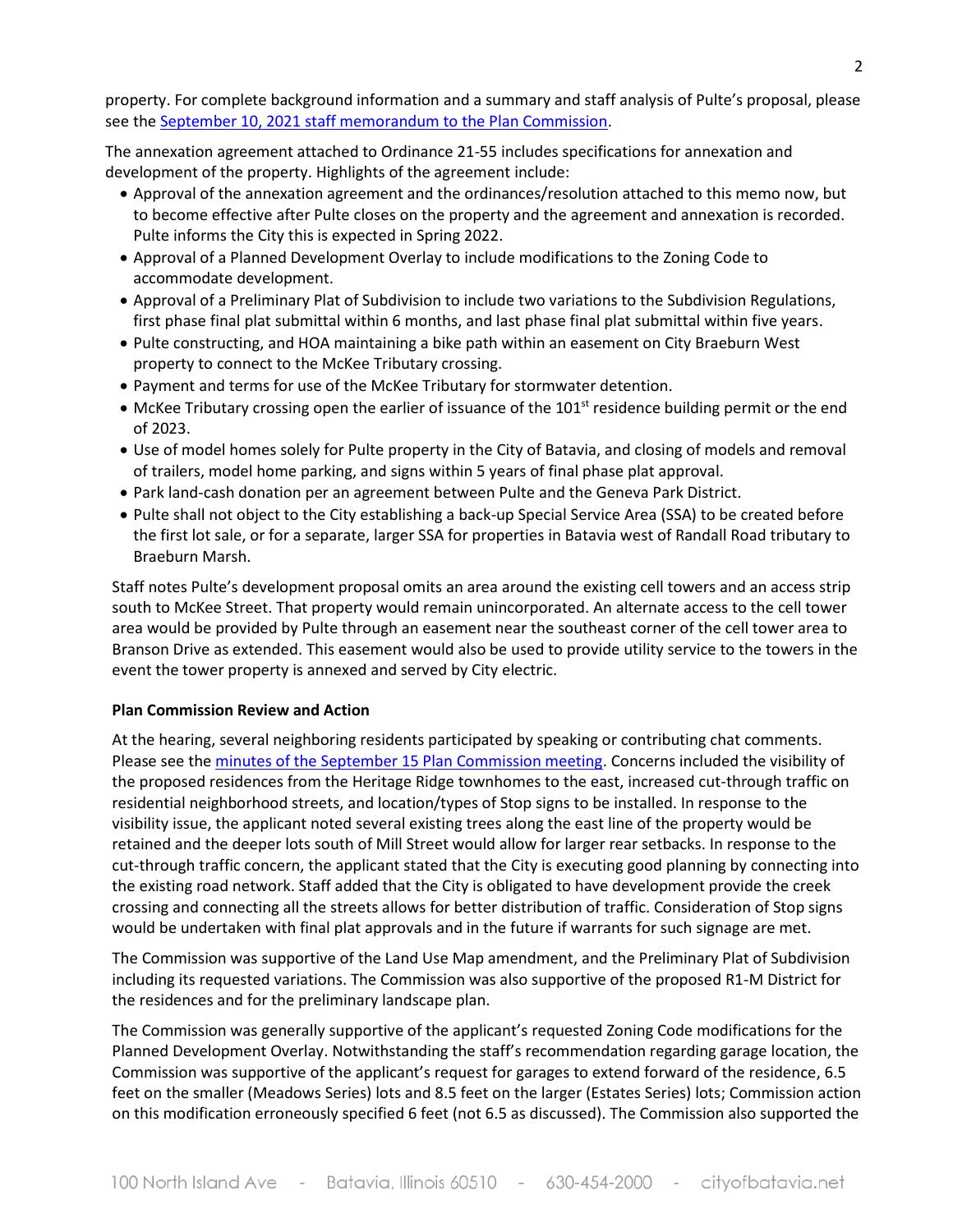applicant's request for porches to cover 35% of the width of the house with the requirement that all houses have a covered front porch. To address the stated concern regarding visibility, the applicant noted the rear setback modification could not include the lots adjacent to Heritage Ridge. The Commission supported the applicant's request for building height be measured from the top of the foundation at the front of the home to the peak of the roof, not to exceed 35 feet, to simplify the measurement and better accommodate the varied topography of the site necessitating walk-out basements.

By a vote of 6-0 (1 vacant), the Commission approved Design Review in general conformance to the approved Planned Development Overlay.

By votes of 6-0, the Commission recommended City Council approvals, as indicated in the attached Ordinances and Resolution, for:

- Amendment to the Comprehensive Plan Land Use Map.
- Amendments to Zoning Map for the R1-M and POS districts.
- Amendment to the Zoning Map for a Planned Development Overlay. Staff notes that the Councilapproved modifications specify that garages can extend 6.5 feet forward of the rest of the residence for the Meadows Series lots per the Plan Commission discussion and include the Commissionrecommended 8.5 feet for the Estates Series.
- Preliminary Plat of Subdivision.

**Alternatives:** The Committee of the Whole (COW) can recommend approval or denial of the attached Ordinances and Resolution as presented or consider amendments to any before acting.

**Impacts:** Approvals would allow for single-family, park, and open space development of the property that has long been contemplated for residential development with park and open space use. The McKee Tributary road crossing would be provided and added residents can support Batavia business and would return per capita head tax. No negative impact to staff or City services is anticipated.

Timeline for Actions: COW action will allow for final City Council action on October 18<sup>th</sup>.

**Recommendation:** Staff recommends approval of the attached Ordinances and Resolution as presented.

Attachments

- 1. Ordinance 21-54
- 2. Ordinance 21-55
- 3. Ordinance 21-56
- 4. Ordinance 21-57
- 5. Resolution 21-097-R
- c Mayor Department Heads Applicant Media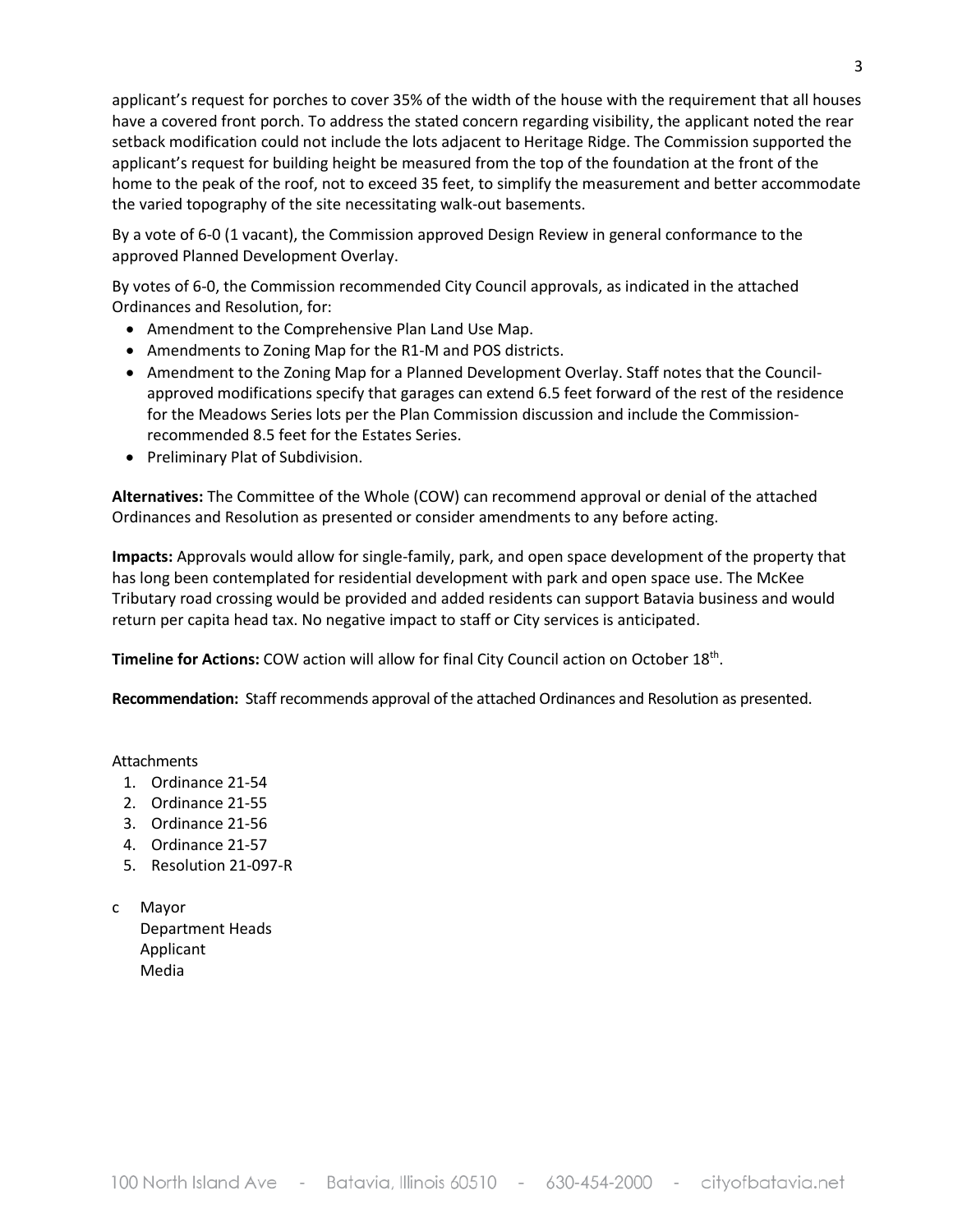### **CITY OF BATAVIA, ILLINOIS ORDINANCE 21-54**

# **AN ORDINANCE AMENDING THE LAND USE MAP OF THE COMPREHENSIVE PLAN OF THE CITY OF BATAVIA**

**PULTE HOME COMPANY, LLC**

**37W330 AND 2500 MCKEE STREET**

# **ADOPTED BY THE MAYOR AND CITY COUNCIL THIS 18TH DAY OF OCTOBER, 2021**

Published in pamphlet form Prepared by: by authority of the Mayor and City Council of the City of Batavia, City of Batavia Kane & DuPage Counties, Illinois, 100 N. Island Ave. This 19<sup>th</sup> day of October, 2021 Batavia, IL 60510

1 of 4 pages, Excluding Exhibit A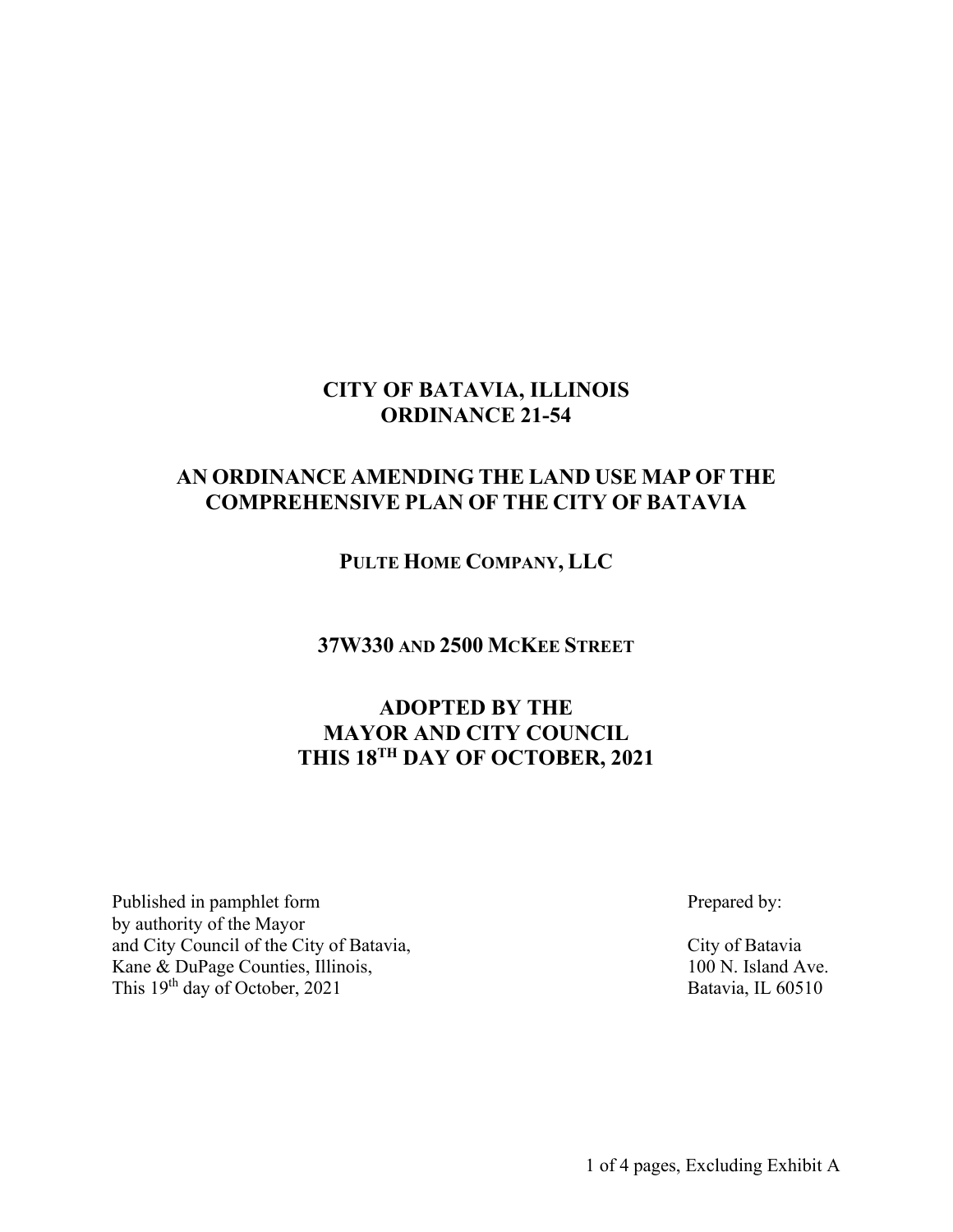## **AN ORDINANCE AMENDING THE LAND USE MAP OF THE COMPREHENSIVE PLAN OF THE CITY OF BATAVIA**

### **PULTE HOME COMPANY, LLC**

### **37W330 AND 2500 MCKEE STREET**

**WHEREAS**, Pulte Home Company, LLC, contract purchaser of property located at 37W330 and 2500 McKee Street has submitted an application seeking to amend the Comprehensive Plan Land Use Map to change the existing Land Use Classifications for said property from Residential >0.5-2 dwelling units per acre, Residential >3.5-5 dwelling units per acre, and Parks and Open Space to Residential 2-3.5 dwelling units to the acre and Parks and Open Space as shown in Exhibit A attached hereto, and legally described as:

PARCEL 1:

THAT PART OF THE WEST HALF OF THE SOUTHEAST QUARTER OF SECTION 17, TOWNSHIP 39 NORTH, RANGE 8 EAST OF THE THIRD PRINCIPAL MERIDIAN, DESCRIBED BY COMMENCING AT THE SOUTHWEST CORNER OF SAID SOUTHEAST QUARTER; THENCE EASTERLY ALONG THE SOUTHERLY LINE OF SAID SOUTHEAST QUARTER 175.89 FEET (2.665 CHAINS) FOR THE POINT OF BEGINNING; THENCE NORTHERLY 2648.94 FEET TO A POINT ON THE NORTHERLY LINE OF SAID SOUTHEAST QUARTER WHICH IS 194.37 FEET (2.945 CHAINS) EASTERLY OF THE NORTHWEST CORNER OF SAID SOUTHEAST QUARTER; THENCE EASTERLY ALONG SAID NORTHERLY LINE 1131.99 FEET TO THE EASTERLY LINE OF THE WEST HALF OF SAID SOUTHEAST QUARTER; THENCE SOUTHERLY ALONG SAID EASTERLY LINE 2647.02 FEET TO THE SOUTHERLY LINE OF SAID SOUTHEAST QUARTER; THENCE WESTERLY ALONG SAID SOUTHERLY LINE 1151.51 FEET TO THE POINT OF BEGINNING (EXCEPT THE SOUTHERLY 495.0 FEET OF THE EASTERLY 275.0 FEET OF THE WESTERLY 826.0 FEET THEREOF), IN THE TOWNSHIP OF GENEVA, KANE COUNTY, ILLINOIS.

PARCEL 2:

THE SOUTHERLY 495.0 FEET OF THE EASTERLY 275.0 FEET OF THE WESTERLY 826.0 FEET NORTH OF THAT PART OF THE WEST HALF OF THE SOUTHEAST QUARTER OF SECTION 17, TOWNSHIP 39 NORTH, RANGE 8 EAST OF THE THIRD PRINCIPAL MERIDIAN, DESCRIBED BY COMMENCING AT THE SOUTHWEST CORNER OF SAID SOUTHEAST QUARTER; THENCE EASTERLY ALONG THE SOUTHERLY LINE OF SAID SOUTHEAST QUARTER 175.89 FEET (2.665 CHAINS) FOR THE POINT OF BEGINNING; THENCE NORTHERLY 2648.94 FEET TO A POINT ON THE NORTHERLY LINE OF SAID SOUTHEAST QUARTER WHICH IS 194.37 FEET (2.945 CHAINS) EASTERLY OF THE NORTHWEST CORNER OF SAID SOUTHEAST QUARTER; THENCE EASTERLY ALONG SAID NORTHERLY LINE 1131.99 FEET TO THE EASTERLY LINE OF THE WEST HALF OF SAID SOUTHEAST QUARTER; THENCE SOUTHERLY ALONG SAID EASTERLY LINE 2647.02 FEET TO THE SOUTHERLY LINE OF SAID SOUTHEAST QUARTER; THENCE WESTERLY ALONG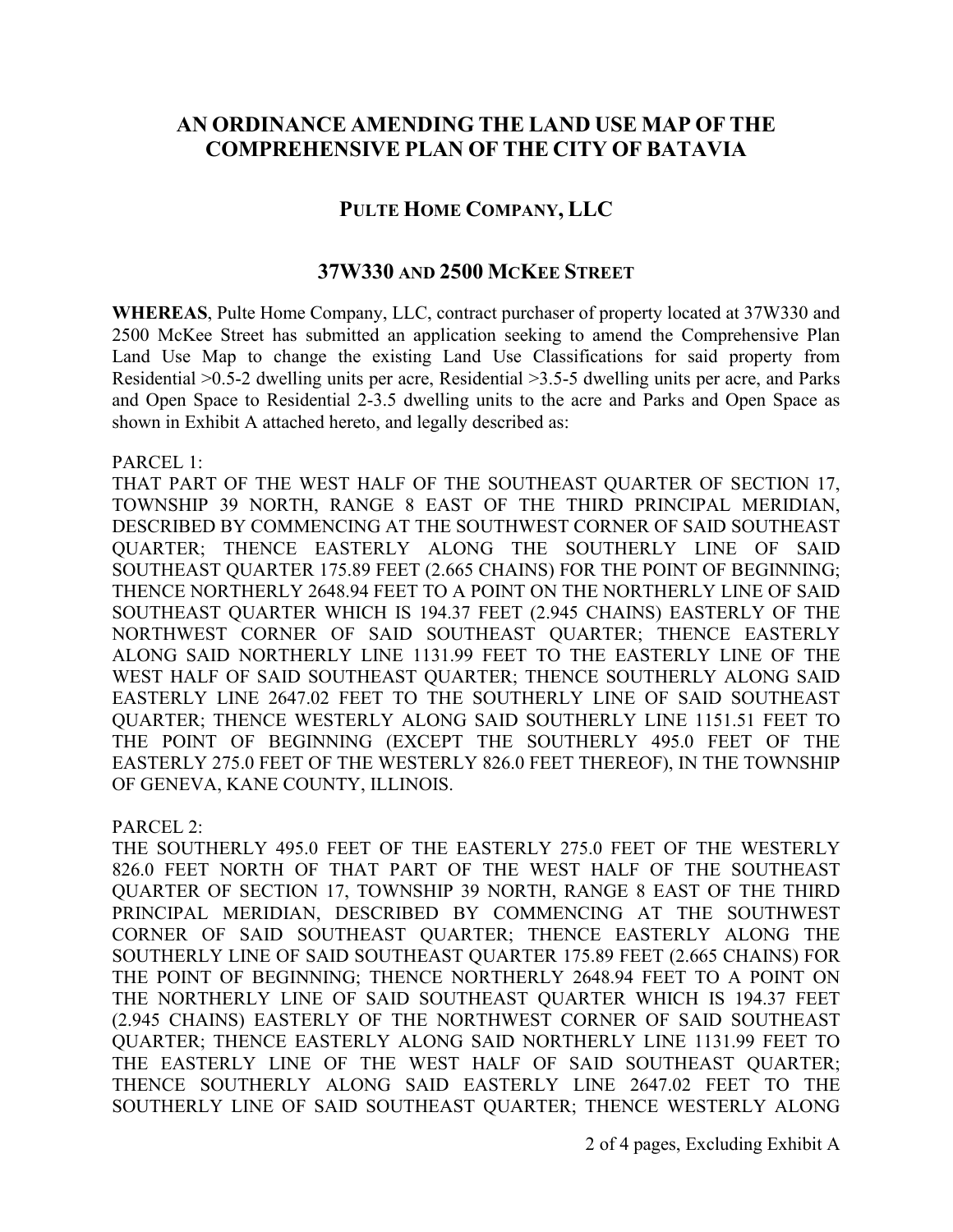SAID SOUTHERLY LINE 1151.51 FEET TO THE POINT OF BEGINNING (EXCEPT THE SOUTHERLY 495.0 FEET OF THE EASTERLY 275.0 FEET OF THE WESTERLY 826.0 FEET THEREOF), IN THE TOWNSHIP OF GENEVA, KANE COUNTY, ILLINOIS. The property commonly known as 37W330 and 2500 McKee Street (PINs 12-17-400-006 and  $12 - 17 - 400 - 005$ ).

**WHEREAS,** all required public notification regarding the intention of the City to amend the Land Use Map of the Comprehensive Plan, were executed as required by the Batavia City Code; and

**WHEREAS**, a public hearing was held pursuant to the Batavia Municipal Code by the Batavia Plan Commission on September 15, 2021; and

**WHEREAS,** following said hearing, the Plan Commission recommended approval of such Comprehensive Plan Land Use Map amendment; and

**WHEREAS,** on October 12, 2021, the Committee of the Whole reviewed the application, the record of the public hearing, and the action of the Plan Commission and recommended approval of such Comprehensive Plan Land Use Map amendment in accordance with the Plan Commission recommendation; and

**WHEREAS**, the City Council of the City has received the recommendation of both the Batavia Plan Commission and Committee of the Whole and has considered same; and

**WHEREAS**, it is in the best interest of the City of Batavia that the Land Use Map of the Comprehensive Plan be amended.

**NOW THEREFORE, BE IT ORDAINED,** by the City Council of the City of Batavia, Kane and DuPage Counties, Illinois:

**SECTION 1:** That the Land Use Map of the Comprehensive Plan is hereby amended in conformance with the terms of this Ordinance.

**SECTION 2:** That the property located at 37W330 and 2500 McKee Street is hereby designated on the Land Use Map of the Comprehensive Plan as Residential 2-3.5 dwelling units to the acre and Parks and Open Space, as shown on Exhibit A, subject to all terms and conditions under the Municipal Code, relating thereto.

**SECTION 3:** That this Ordinance 21-54 shall be in full force and effect upon its presentation, passage and publication according to the law.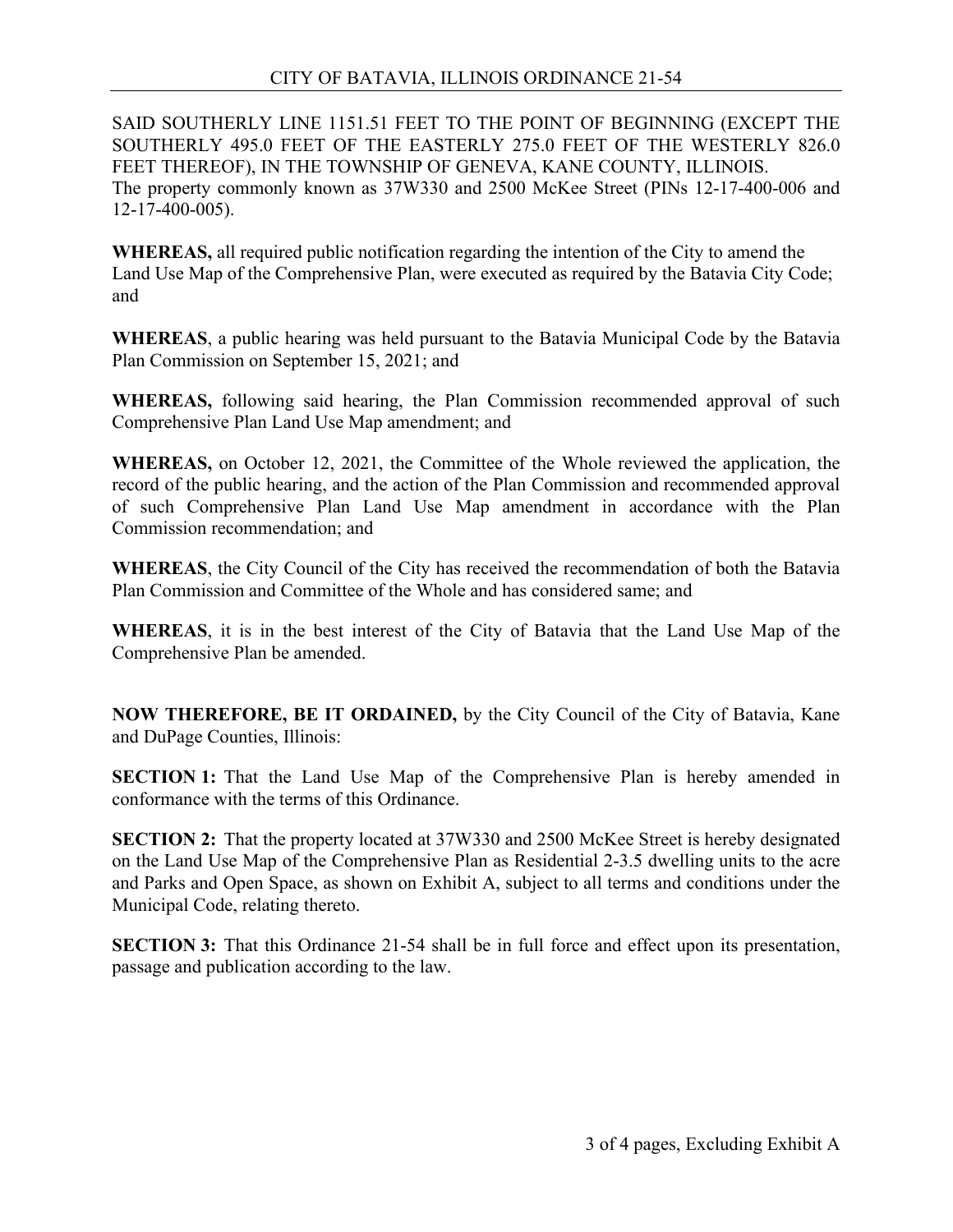**PRESENTED** to the City Council of the City of Batavia, Illinois, this 18<sup>th</sup> day of October, 2021.

**PASSED** by the City Council of the City of Batavia, Illinois, this 18<sup>th</sup> day of October, 2021.

**APPROVED** by me as Mayor of said City of Batavia, Illinois, this 18th day of October, 2021.

Jeffery D. Schielke, Mayor

| Ward                                        | Aldermen    | Ayes        | <b>Nays</b> | Absent | Abstain | Aldermen         | Ayes | <b>Nays</b> | Absent | Abstain |  |
|---------------------------------------------|-------------|-------------|-------------|--------|---------|------------------|------|-------------|--------|---------|--|
|                                             | Baerren     |             |             |        |         | Solfa            |      |             |        |         |  |
| 2                                           | Leman       |             |             |        |         | Wolff            |      |             |        |         |  |
| 3                                           | Ajazi       |             |             |        |         | Chanzit          |      |             |        |         |  |
| $\overline{4}$                              | Malay       |             |             |        |         | <b>APPOINTEE</b> |      |             |        |         |  |
| 5                                           | Uher        |             |             |        |         | Beck             |      |             |        |         |  |
| 6                                           | Cerone      |             |             |        |         | Russotto         |      |             |        |         |  |
| 7                                           | Vogelsinger |             |             |        |         | Miller           |      |             |        |         |  |
| Mayor Schielke                              |             |             |             |        |         |                  |      |             |        |         |  |
| VOTE:<br>Ayes                               |             | <b>Nays</b> |             | Absent |         | Abstentions      |      |             |        |         |  |
| Total holding office: Mayor and 14 aldermen |             |             |             |        |         |                  |      |             |        |         |  |

ATTEST:

 $\overline{\phantom{a}}$ Kate Garrett, City Clerk